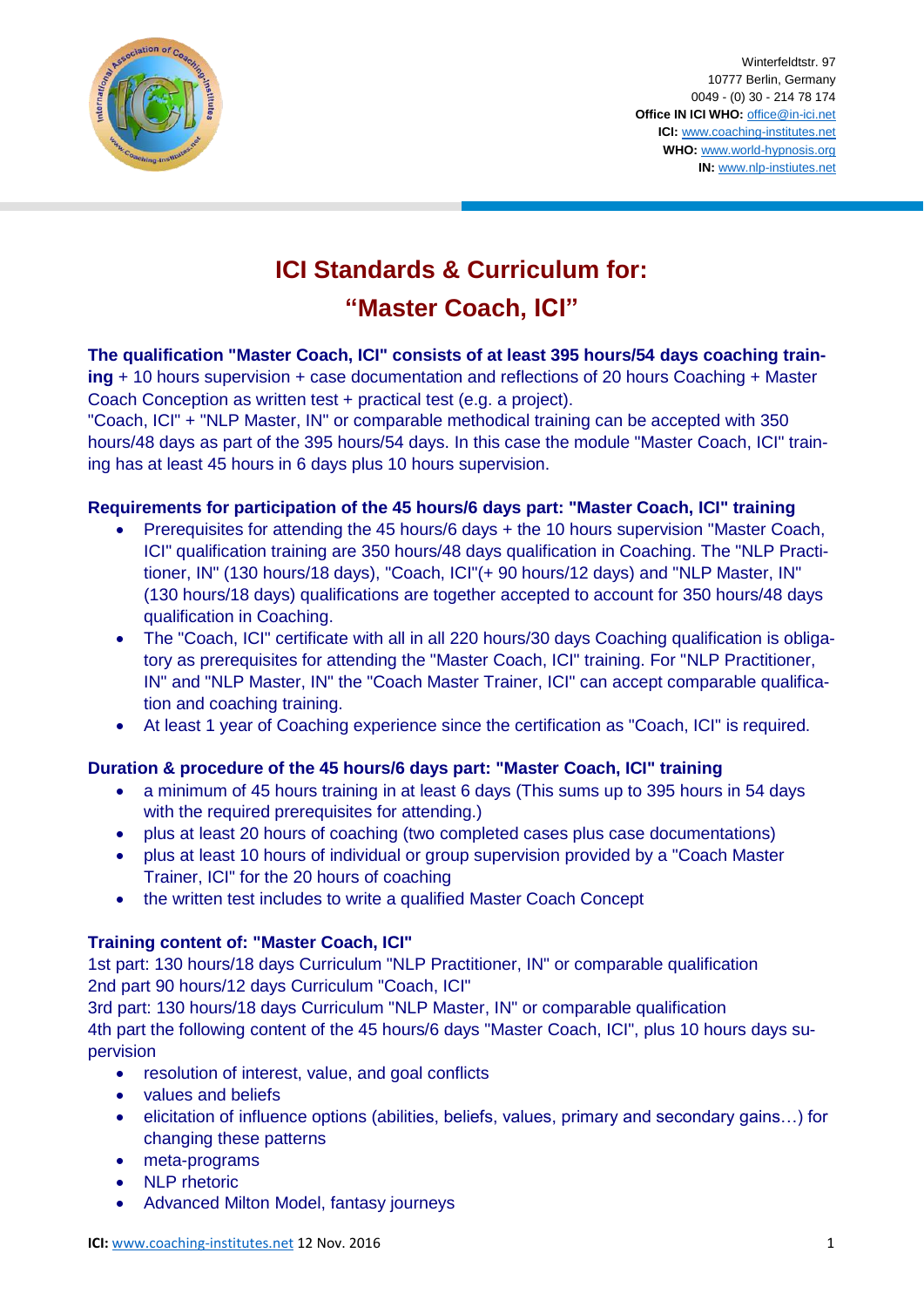- metaphors
- **•** supervision
- systemic thinking
- abilities for process facilitation
- group phases after Lewin
- impartiality
- team process facilitating techniques
- synergy effects
- planning of future-oriented team processes
- intervention in crisis situations
- reflection of one's own function and role in all settings as coach
- writing of case documentations
- analysis and change in long-term processes
- goal oriented expansion of one's own model of the world
- capability for creating personal balance and stress management
- development, learning, and application of new strategies
- transfer of experience to new assignments and contexts

## **Optional recommended training content**

- integration of NLP techniques
- parts work
- mind-mapping
- modelling
- consolidation: abilities for team coaching
- assignment clarification in teams and groups
- development of decision criteria regarding the setting in which the team will work
- situation specific team interventions
- handling of covert team processes
- integrative, goal-oriented team work

# **The ICI certificate for: "Master Coach, ICI" must include the following:**

- 1. the correct title of the qualification: "Master Coach, ICI"
- 2. the duration of the course with precise information regarding training days and hours (at least 45 hours training in 6 days or with the required prerequisites for attending of 350 hours/48 days this sums up to 395 hours in 54 days)
- 3. the date of the first and last day of the course
- 4. the ICI seal (sticker with ICI logo and seal number)
- 5. a statement that all ICI guidelines have been met
- 6. the signature of the "Coach Master Trainer, ICI"

**Training content for the qualification:** We highly recommend to list the complete trained main content and the complete amount of the 405 hours in 56 days of training that is needed for the certified qualification "Master Coach, ICI" on the backside of the certificate or on a separate signed document.

## **The following statement is optional for an ICI sealed certificate:**

"Because of the high quality of this training it may be recognized as ECTS credit points in academic studies in psychology with a focus on Coaching."

**More details:** A training hour has 60 minutes. Brakes longer than 30 minutes are not counted as training time. A training group has at least 6 participants (counted without assistants or "Coach Master Trainer, ICI"). We highly recommend assistants for trainings bigger than 10 participants. An